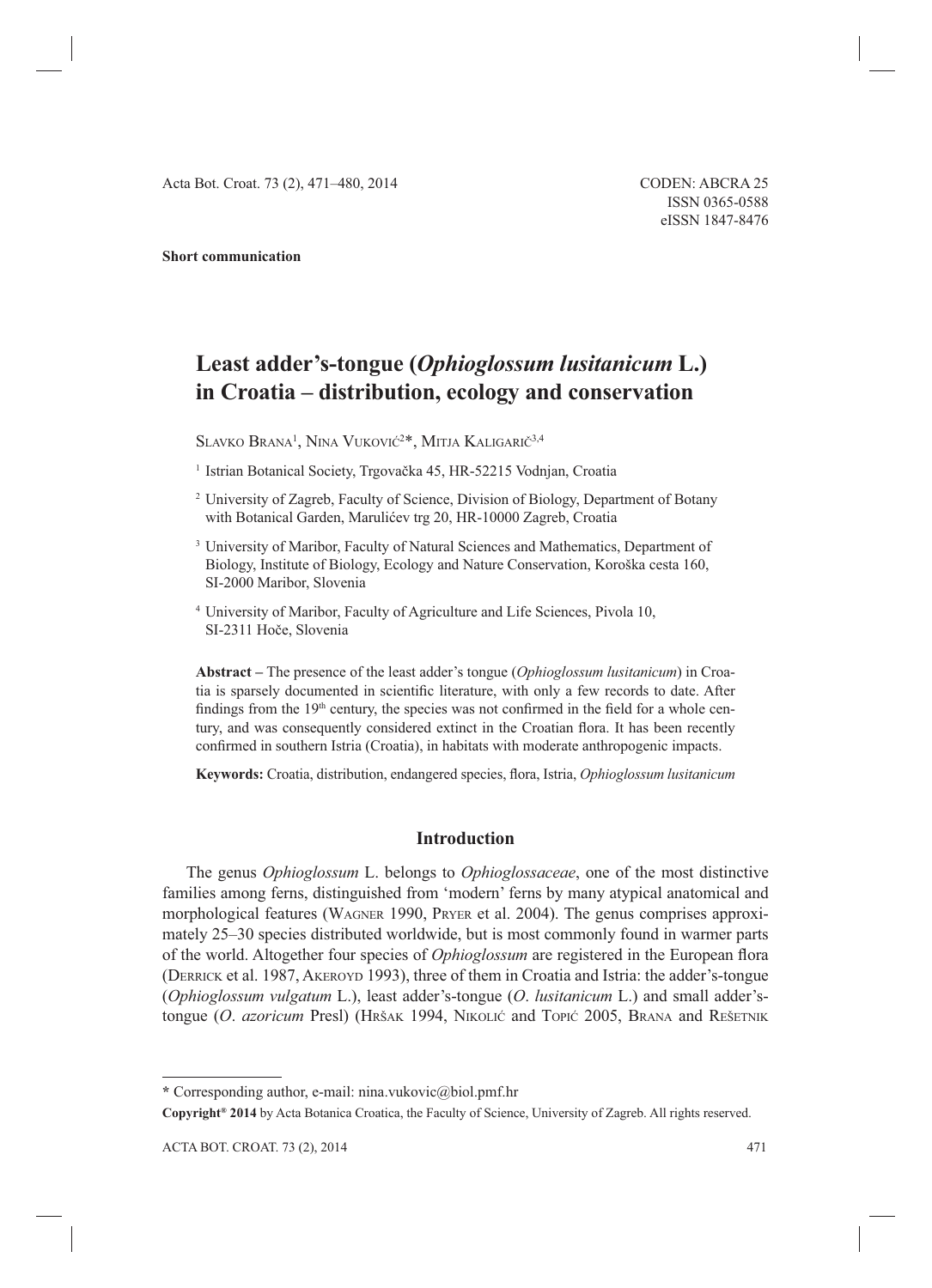2005, BRANA 2010, NIKOLIĆ 2013). *O. lusitanicum* is a cosmopolite species, widely distributed in Europe in the Mediterranean/Western European part (CLAUSEN 1938, JALAS and SUOMINEN 1972, DERRICK et al. 1987, AKEROYD 1993).

The least adder's-tongue was first recorded in Croatia in the middle of the 19<sup>th</sup> century, during the earliest botanical studies of this area. According to WRABER (2001), the earliest note dates from January 1843, relating to a herbarium example collected in Istria (islet of Veruda) and deposited in the Natural History Museum of Trieste (TSM). The label on this example, written by Mutius (Muzio) Tommasini, indicates that it was collected by Checco, who was for 24 years collecting for Tommasini (WRABER 2001). The first published note on *Ophioglossum lusitanicum* in Istria is from Tommasini (1873), providing February 1st 1846 as the date of the record in the surroundings of Premantura. Later FREYN (1877) published several localities in the surroundings of Pula, while PETTER (1852) and VISIANI (1852) record *O*. *lusitanicum* in Hvar archipelago. The record from Hvar archipelago was quoted later by several botanists (SCHLOSSER and VUKOTINOVIĆ 1869, HIRC 1905, TRINAJSTIĆ 1993), but remains unconfirmed to date.

In spite of the many botanists who studied the flora of potential localities of *Ophioglossum lusitanicum* on the Eastern Adriatic coast (NEUGEBAUER 1875, ROSSI 1930, MEZZENA 1986, TOPIĆ and ŠEGULJA 2000) no additional localities of this species were discovered. Only some reviews of Yugoslavian flora contained notes on *O. lusitanicum*, presumably adopted from historical literature (JANCHEN 1952, MAYER and HORVATIĆ 1967). The first field confirmation, a hundred years after the historical data, was made by Slovenian and other botanists in 1974, who recorded *O. lusitanicum* several times between 1974 and 2001 in the surroundings of Ribnjak in southern Istria (Volme), but published it only in 2001 (WRABER 2001). For this reason, *O. lusitanicum* was overlooked and listed as extinct in the first complete index of the Croatian flora (HRŠAK 1994) and the first Red Book of plant species of the Republic of Croatia (MARKOVIĆ 1994). However, the species re-appeared in the new Red Book of vascular flora of Croatia as a critically endangered species (CR), partly supported by our personal observations and discovery of new localities (MARKOVIĆ 2005).

Regarding the Eastern Adriatic coast in Croatia and Slovenia, the least adder's-tongue was never recorded north of southern Istrian localities (POSPICHAL 1897, MARTINČIČ 1999). Although the species is noted for the flora of Italy, there are no known localities in northern Italy (PIGNATTI 1982), except the records for Friuli (FIORI 1943), which have not been confirmed.

Ecologically, *Ophioglossum lusitanicum* prefers disturbed habitats in their early to middle successional stage, and its development strongly depends on mycorrhizal fungi (WAGNER 1990, MERCKX 2013). Overall, the species has a winter growing season, with above-ground parts disappearing in spring. Accordingly, the sporulation occurs during winter, although different authors provide different periods: December–April (FREYN 1877), October–February (MAYER and HORVATIĆ 1967), April–May (SCHLOSSER and VUKOTINOVIĆ 1869), and August–December (PIGNATTI 1982).

Taking into consideration the deficiency of data on *Ophioglossum lusitanicum* in Croatia, the aim of this paper is to: 1) provide details on historic and recent studies of this species and reveal its currently known distribution in Croatia, 2) elaborate in more detail the distributional/ecological information used for assessing its current threat status and 3) provide further considerations on its conservation.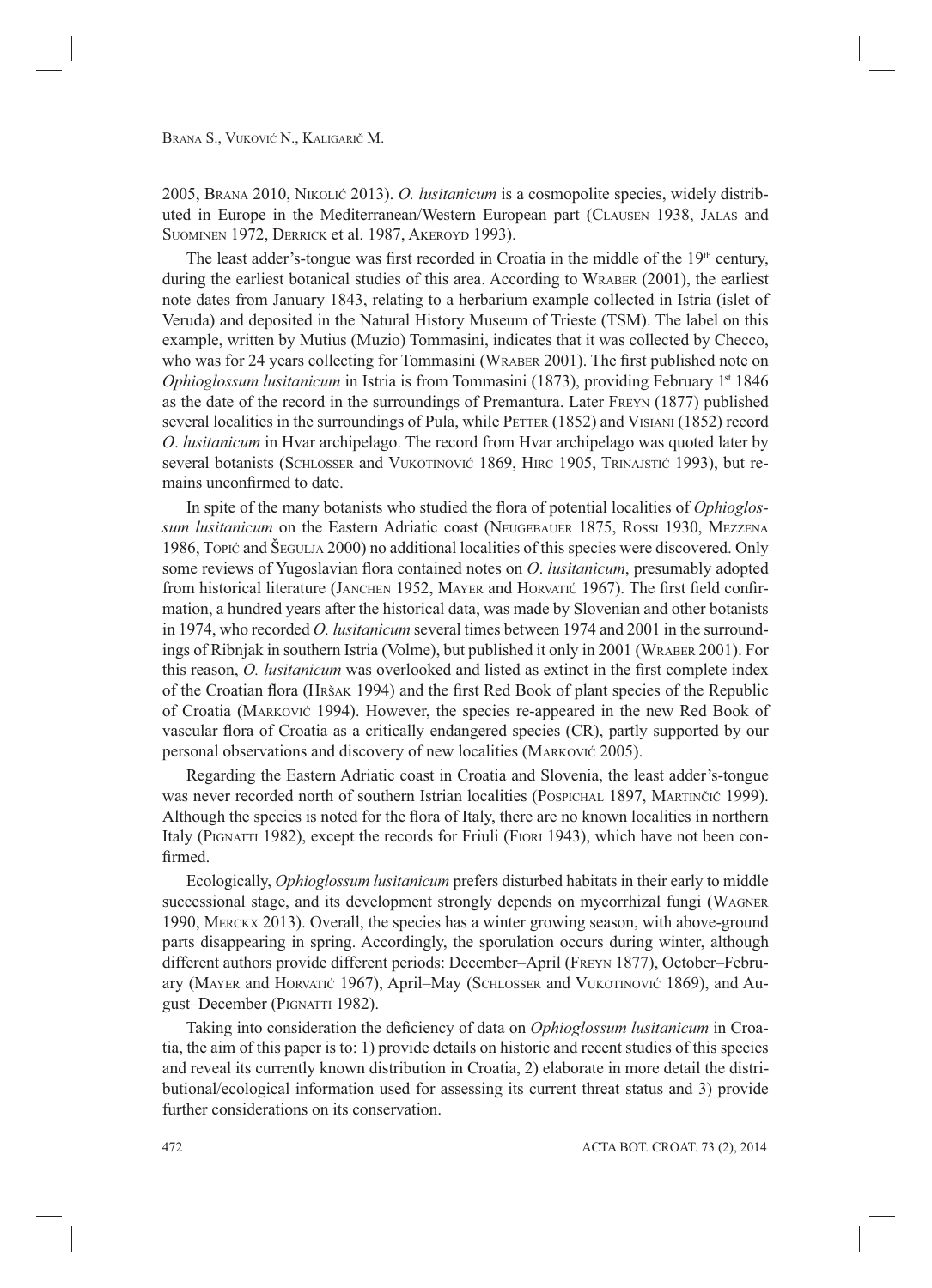#### **Materials and methods**

Intensive field work started in the period from 2000 to 2002, as a part of the project »Endemic, rare & threatened taxa of Istrian vascular flora« and was continued throughout the following years. The search included Istrian localities from the literature, as well as many other sites where *Ophioglossum lusitanicum* might occur. In addition, the islands of Krk, Cres, Lošinj and partly Rab were thoroughly searched for this species. When found, the species was photographed, and in some cases herbarium specimens were collected and stored in Herbarium Croaticum (ZA). Since the discovery, Istrian localities have been visited yearly in the winter period, with the last visit in 2013.

We have also searched the Istrian peninsula for *Ophioglossum vulgatum* and *O*. *azoricum* to record the emergence of leaves and duration of the sporulation period and make comparisons with the phenology of *O*. *lusitanicum*. Since most localities of *O*. *lusitanicum* are situated in south western Istria, the observation of the phenology of all three species was carried out on the populations ranging mostly between Pula and Rovinj, and the average between those meteorological stations was used as a climatic data.

In 2005, co-occurring species were recorded at five localities where *O. lusitanicum* grows most abundantly (Sveta Foška, Kamenjak, Cintinere, Barbariga and Vela Gospa) and their abundance was estimated, to determine the species composition at sites where *O*. *lusitanicom* occurs in great numbers. The determination of species was carried out using standard determination keys and guides (JÁVORKA and CSAPODY 1975, TUTIN et al. 1968–1980, TUTIN et al. 1993, DOMAC 1994, ROTHMALER 1995) and the nomenclature is in accordance with NIKOLIĆ (2013).

All localities, except the unconfirmed historical records, were associated with corresponding Gauss-Krueger coordinates (geocoded with a GPS device Garmin e-Trex). The current known records on the distribution of the species in Istria are presented using the MTB 1/64 grid, according to the proposed national standard (NIKOLIĆ et al. 1998), and a distribution map is prepared with ESRI ArcGIS 9.2 software. Since we were not able to geocode two historical records (Stinjan and Mt. Pero) into MTB 1/64 fields, those records are not presented on the map.

# **Results and discussion**

#### **Distribution**

Although many localities in the northern part of the Eastern Adriatic were examined, the species was confirmed only in Istria, with the first finding in 2000 on Cape Kamenjak. During the following years, several more spots with *Ophioglossum lusitanicum* were registered on Kamenjak, which nowadays represents one of the richest Croatian localities of this species. Altogether, we registered its occurrence in 23 localities (Fig. 1, Tab. 1). The number of individuals in most of the recorded populations is extremely small (sometimes only few individuals). The largest populations are recorded in Sveta Foška, Kamenjak and Cintinere, comprising several hundred (up to more than a thousand) specimens, while the populations in Barbariga and Vela Gospa are also among larger ones (tens of individuals, up to one hundred). Apart from the difficulties in the detection of the species, estimation of its population size is additionally problematic due to the vegetative reproduction by adventitious roots.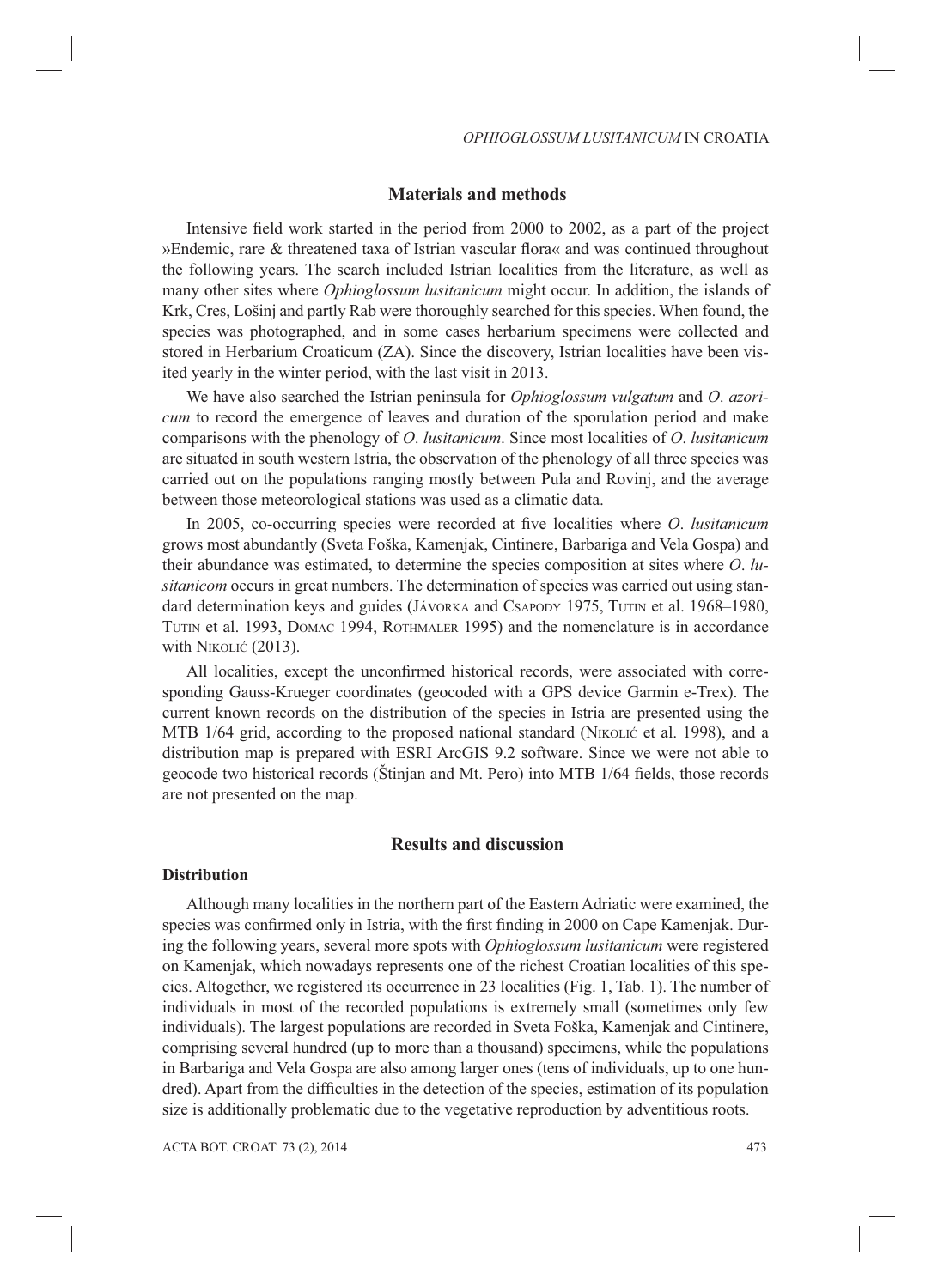

**Fig. 1.** Main map: distribution of *Ophioglossum lusitanicum* L. in Istria, presented in MTB 1/64 fields. Lower right corner: location of all known records of *O. lusitanicum* in Croatia. Black  $dots -$  confirmed and new findings, crosses – examined but unconfirmed historical findings, black square – unexamined historical finding from Pakleni otoci. For further explanation of the nomenclature of MTB fields see NIKOLIĆ et al. (1998).

Our study shows that the least adder's-tongue nowadays appears only in southern Istria, most abundantly in the area Kamenjak–Marlera. In spite of a very detailed search, we could not confirm most records from the wider surroundings of Pula from FREYN (1877). We conclude that the species probably disappeared from those localities due to habitat loss.

The record from Pakleni otoci (VISIANI 1852) remains unconfirmed. Considering the time elapsed, it is possible that the species is actually lost on this locality. However, *O*. *lusitanicum* is a very small, non-distinctive plant, easily overlooked in the grassland habitat. Its leaves appear above ground at the same time when young leaves of other plants start to emerge and develop and thus it could be easily mistaken for some other species. Most importantly, it grows in the winter period, i.e. outside the main vegetation season. Due to the above-mentioned difficulties, the species is rarely found during regular floristic studies. A detailed, specific search is necessary to be more certain about the loss from Pakleni otoci, but to our knowledge, no such search was ever undertaken.

#### **Habitat and phenology**

Regarding soil types, the eolian sands of southern Istria seem to be optimal for this species, especially on spots subjected to aerosol during late autumn. In our case, the least adder's-tongue mostly grows on disturbed habitats, e.g. pathways, passages and edges of paths in the anthropogenically influenced garrigue vegetation, where trampling, grazing and fire occur (Fig. 2C), confirming that this species is favoured by a certain level of disturbance, as previously indicated by WAGNER (1990). In addition, the composition of other species indicates that the largest populations of least adder's-tongue are found in anthropogenically influenced, heterogeneous habitats, mostly transitions between pasture and garrigue vegetation. Species such as *Eragrostis minor*, *Anagallis arvensis*, *Euphorbia cyparissias*, *Muscari comosum*, *Plantago* spp., *Trifolium angustifolium* and *Tragus racemosus* clearly show an-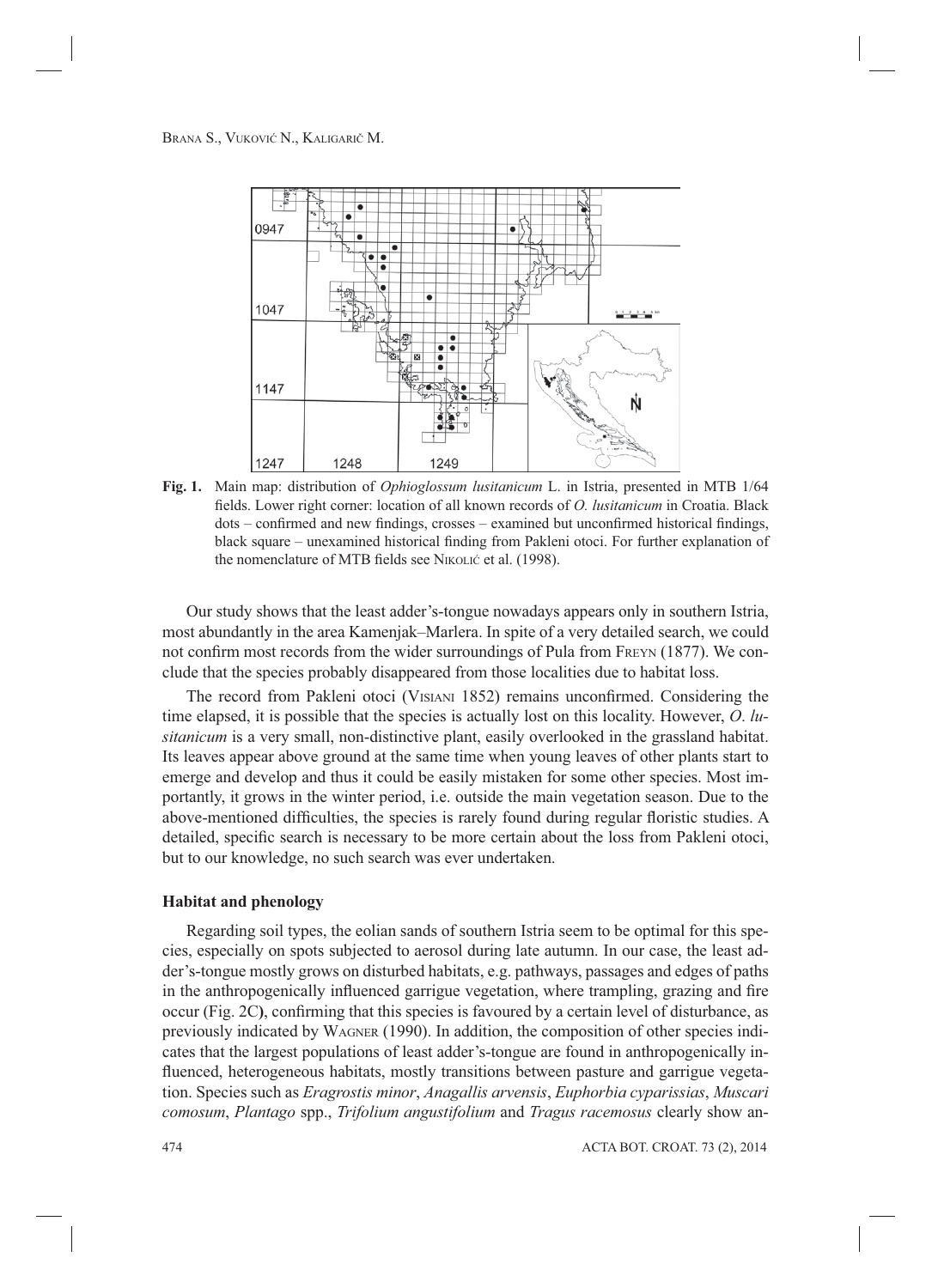| <b>Tab. 1.</b> Records of <i>Ophioglossum lusitanicum</i> L. in Istria presented in MTB 1/64 fields. Uncon- |  |  |
|-------------------------------------------------------------------------------------------------------------|--|--|
| firmed records are in bold. For further explanation of the nomenclature of MTB fields see                   |  |  |
| NIKOLIĆ et al. (1998).                                                                                      |  |  |

| MTB 1/64 code | MTB basic field name | Locality              | Reference of previous findings |
|---------------|----------------------|-----------------------|--------------------------------|
| 0948/324      | Bale                 | Črnibek               |                                |
| 0948/411      | Bale                 | Vela Gospa            |                                |
| 0948/433      | Bale                 | Betiga                |                                |
| 0950/332      | Labin                | Rebići                |                                |
| 0950/422      | Labin                | Prklog                |                                |
| 1048/214      | Fažana               | Barbariga-Komunal     |                                |
| 1048/222      | Fažana               | Mednjan-Kanestrin     |                                |
| 1048/223      | Fažana               | Sveta Foška           |                                |
| 1048/241      | Fažana               | Sveta Foška           |                                |
| 1048/421      | Fažana               | Peroj                 |                                |
| 1049/323      | Vodnjan              | Monteki               |                                |
| 1148/2        | Štinjan              | Štinjan               | Freyn (1877)                   |
| 1148/244      | Štinjan              | <b>Fort Max</b>       | Freyn (1877)                   |
| 1149/1        | Pula                 | Mt. Pero              | <b>Freyn</b> (1877)            |
| 1149/113      | Pula                 | Pta. Aguzzo           | <b>Freyn</b> (1877)            |
| 1149/134      | Pula                 | <b>Bat. Corniale</b>  | <b>Freyn</b> (1877)            |
| 1149/142      | Pula                 | Jadreški              |                                |
| 1149/144      | Pula                 | Šikići                |                                |
| 1149/213      | Pula                 | Jadreški              |                                |
| 1149/231      | Pula                 | Jadreški              |                                |
| 1149/313      | Pula                 | <b>Veruda</b>         | Freyn (1877)                   |
| 1149/322      | Pula                 | Čampanož              |                                |
| 1149/341      | Pula                 | <b>Gospa od Volam</b> | <b>Wraber (2001)</b>           |
| 1149/341      | Pula                 | Kunfini               |                                |
| 1149/432      | Pula                 | Cintinere             |                                |
| 1149/434      | Pula                 | Cintinere             |                                |
| 1249/124      | Premantura           | Kamenjak              | Tommasini (1873)               |
| 1249/142      | Premantura           | Kamenjak              |                                |
| 1249/213      | Premantura           | Kamenjak              |                                |
| 1249/231      | Premantura           | Kamenjak              |                                |

thropogenic influence in the habitat (On-line Supplement Tab 1.). Presuming that the largest populations reflect the optimal environmental conditions for this species, these observations are also in agreement with WAGNER (1990), who associates all *Ophioglossaceae* with early to middle succession.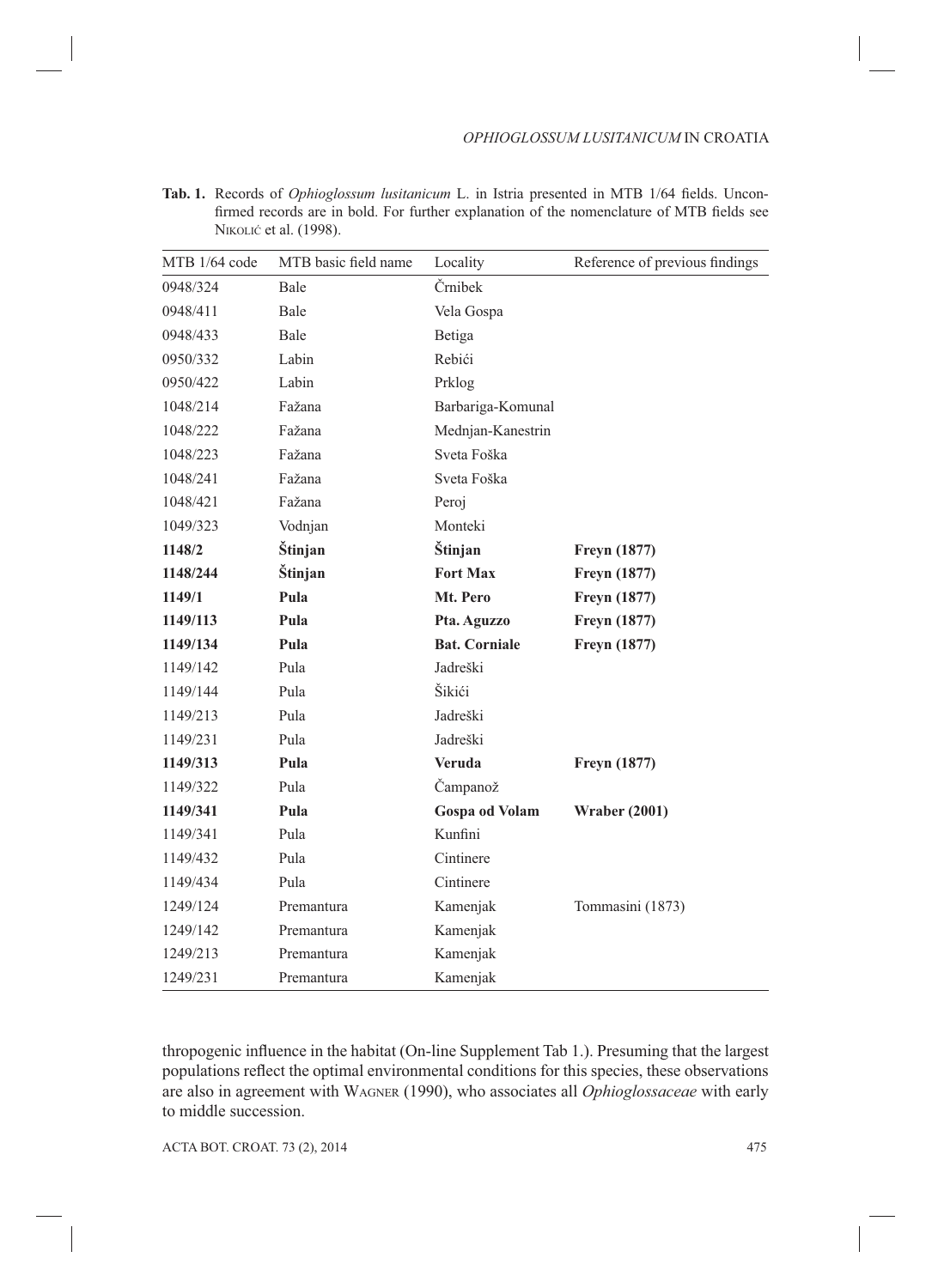

**Fig. 2.** Habitus (A), sporangia (B) and habitat of *Ophioglossum lusitanicum* L. on Kamenjak (C) (photo: S. Brana).

It is noteworthy that habitats of Cape Kamenjak, one of the richest localities of least adder's-tongue in Croatia, are regularly disturbed by grazing, tourist visits and even military exercises (performed yearly in autumn). A recent study on the effect of trampling on some rare species on the French island Quessant has revealed that *O*. *lusitanicum* favours lowmedium intensity of trampling (KERBIRIOU et al. 2008). It has been found that for successful germination, spores of *O*. *lusitanicum* require variable periods of darkness (WHITTIER 1981). Therefore, pushing the spores deeper into the soil by trampling could account for the beneficial effects of this type of disturbance on this species.

All *Ophioglossum* species are believed to be dependent on mycorrhizal relationships in both gametophyte and sporophyte generations (WAGNER 1990). Due to the occurrence of heterotrophic life stages, the least adder's-tongue shares many of the habitat preferences with other myco-heterotrophic plants such as orchids, which are indeed abundantly present in the same localities (e.g. on Kamenjak, VUKOVIĆ et al. 2011, 2013). For the same reason, it is not rare to find several species of *Ophiglossum* growing in a mixed population, a so-called »genus community«, also usual for some other *Ophioglossaceae* (WAGNER and WAGNER 1983). In some cases, we have found *O*. *lusitanicum* and *O*. *azoricum* in such communities, where their different phenology served as a distinctive feature, along with some other (sometimes very subtle) differences. Regarding phenology, FREYN (1877) remarks that the least adder's-tongue appears in great numbers, but with a small number of fertile individuals.

Our observations of the phenology have revealed that the above-ground parts (Figs. 2A, B) emerge during winter and sporulation occurs during November-January, while the two other *Ophioglossum* species in Croatia show spring/summer reproductive seasons (Fig. 3). We have noticed that the number of fertile leaves can differ from year to year, sometimes even extremely, possibly due to the difference in the climate conditions. For example, we found approximately 1,000 fertile leaves in Sveta Foška in 2003, but only 30 fertile leaves in 2009. We observed the highest number of fertile leaves in winters with high moisture and mild temperatures, while during harsh winters fertile leaves appear in considerably smaller numbers. However, we did not compare exact climatic data with the number of fertile leaves. In our opinion, the appearance of fertile leaves should not be ascribed to one factor exclusively, and some other factors such as moisture in the soil and/or the condition of the micorrhyzal fungi could also be important in this context.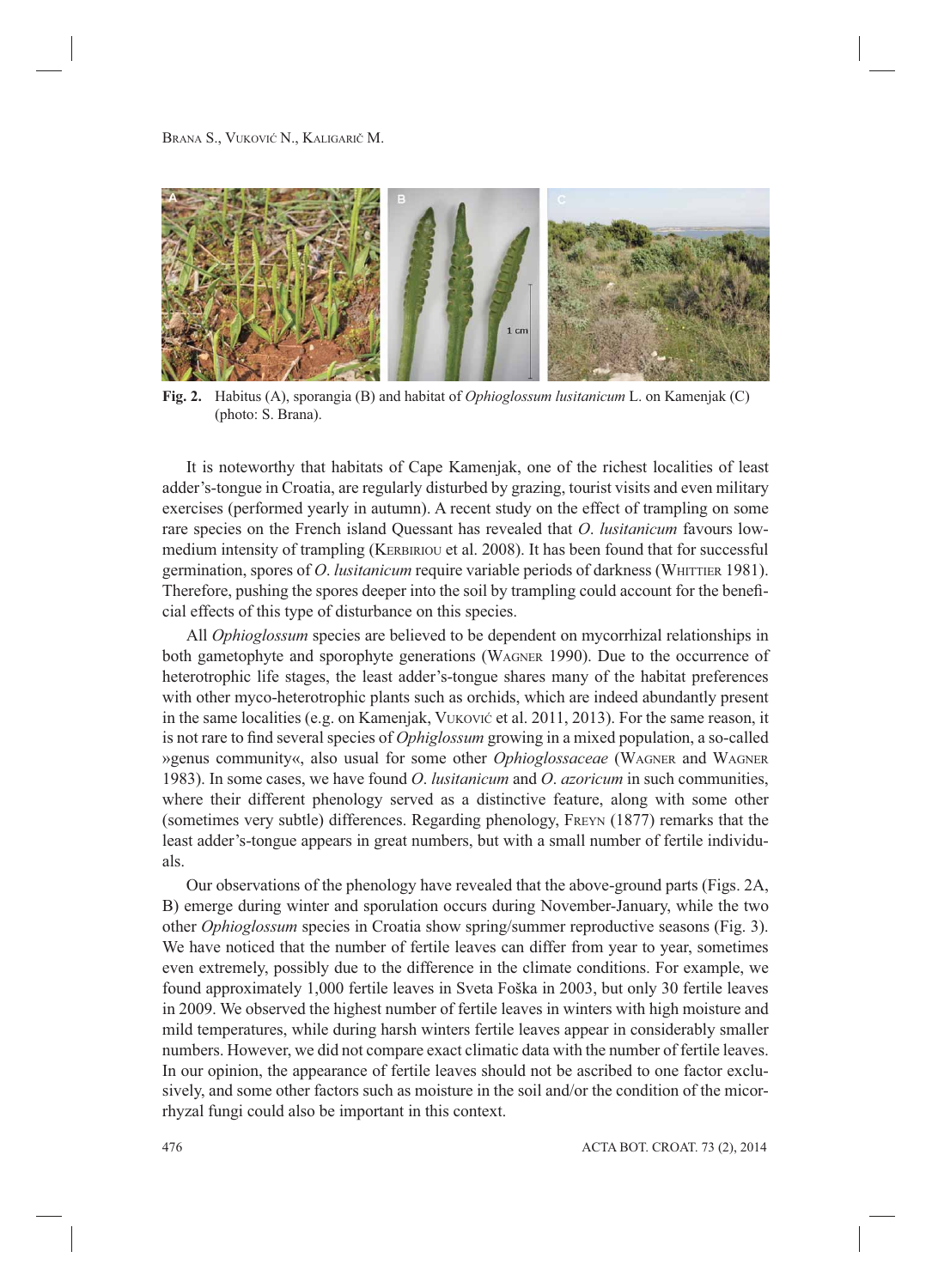

**Fig. 3.** Emergence of leaves (black arrows) and sporulation (white circles) of *Ophiglossum lusitanicum* L., *O*. *azoricum* Presl and *O*. *vulgatum* L. compared to climate in the period 1985–2005. The data for rainfall (solid line) and temperature (dashed line) throughout the year represent the average values between Pula and Rovinj meteorological stations.

#### **Conservation considerations**

Cytological observations suggest that the genus *Ophioglossum* has undergone repeated cycles of polyploidy, and nowadays represents a group of species at the very edge of extinction, a possible evolutionary »dead end« (KHANDELWAL 1990). In Croatia, *O. lusitanicum* is estimated as critically endangered (MARKOVIĆ 2005) and accordingly legally strictly protected (ANONYMOUS 2013). The species is mainly threatened by anthropogenic influence in the habitat: pasture, tourism and infrastructure development (MARKOVIĆ 2005). However, our experience of more than 10 years of observations suggests that this is not the case. On the contrary, according to our observations, moderate trampling and grazing are in fact beneficial, and *O. lusitanicum* is favoured by such disturbance, which is in accordance with observations of WAGNER (1990) and KERBIRIOU et al. (2008).

In our opinion, active conservation measures are necessary to prevent the loss of this species from the national flora, and this especially applies to the conservation of habitats. *Ophioglossum lusitanicum* requires special conditions in the environment (disturbance and the presence of fungi), while at the same time its habitats are threatened by succession. Within this context, we recommend the development and implementation of an action plan for this species, which would include measures against natural succession, while keeping trampling at a medium level. In addition, we strongly support legal protection of the largest fi nding sites of *O*. *lusitanicum*.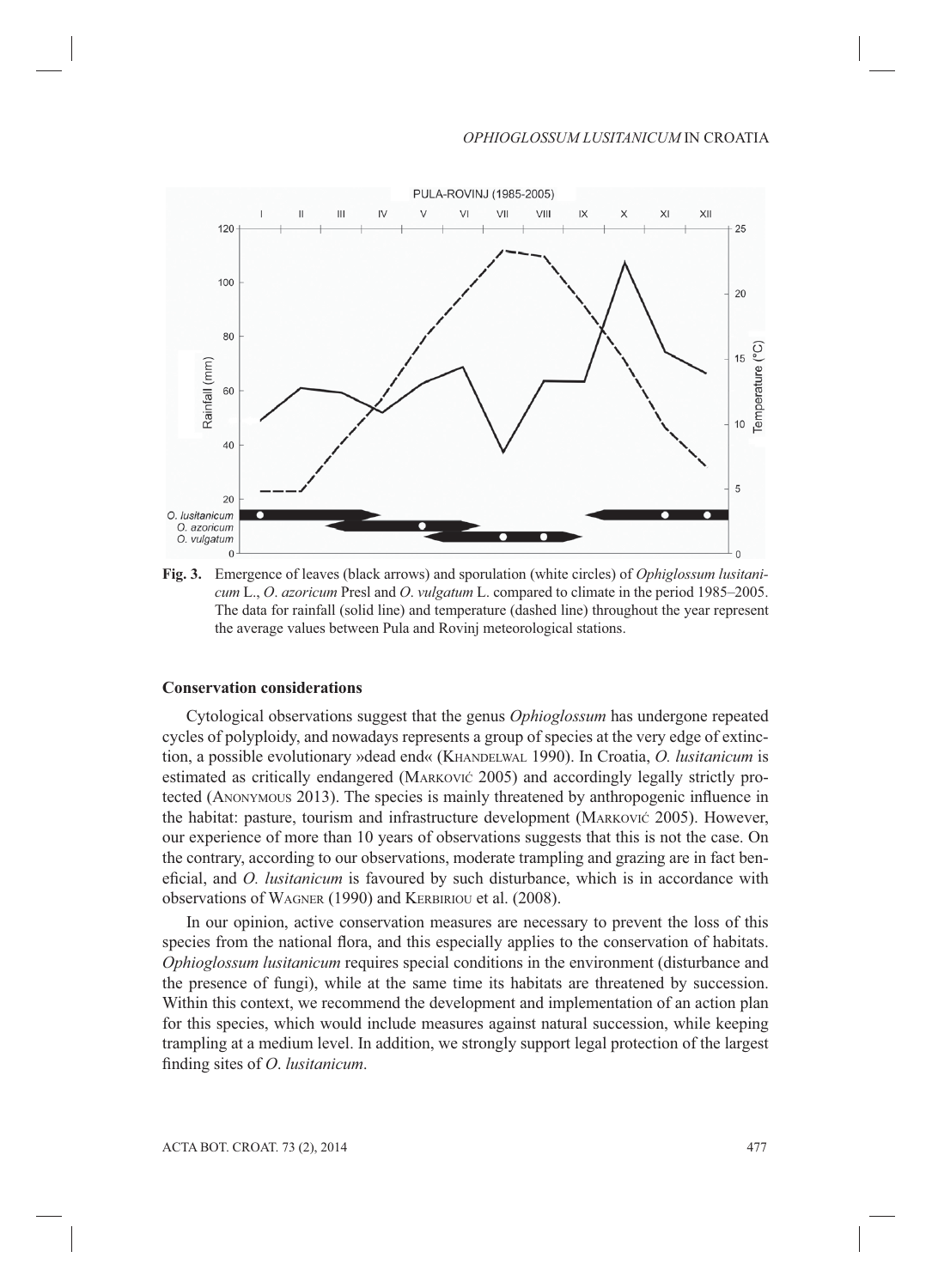#### **Acknowledgments**

The study was undertaken as part of the project »Endemic, rare & threatened taxa of Istrian vascular flora«, funded by the Public institution Natura Histrica. The study was also funded by Slovenian Research Agency, through program groups P1-0164 and »LADIKS«.

## **References**

- AKEROYD, J. R., 1993: *Ophioglossum* L. In: TUTIN, T. G., BURGES, N. A., CHATER, A. O., ED-MONDSON, J. R., HEYWOOD, V. H., MOORE, D., M., VALENTINE, D., H., WALTERS, S., M., WEBB, D. A. (eds.), Flora Europaea 1, 2<sup>nd</sup> ed., 9–10. Cambridge University Press, Cambridge.
- ANONYMOUS, 2013: Ordinance on strictly protected species (in Croatian). Narodne Novine 144/13.
- BRANA, S., 2010: *Ophioglossum azoricum* C. Presl (Ophioglossaceae), a new taxon in Croatian flora. Book of Abstracts of the Third Croatian Botanical Congress with international participation, Murter, 50–51.
- BRANA, S., REŠETNIK, I., 2005: *Ophioglossum vulgatum* L. (Ophioglossaceae) in Istria (Croatia). Symposium Flora and Vegetation of Slovenia and neighbouring countries, Ljubljana, 32–33.
- CLAUSEN, R. T., 1938: A monograph of the *Ophioglossaceae*. Memoirs of the Torrey Botanical Club 19, 1–177.
- DERRICK, L. N., JERMY, A. C., PAUL, A. M., 1987: Checklist of European Pteridophytes. Sommerfeltia 6, 1–94.
- DOMAC, R., 1994: Croatian flora. A guide for the identification of plants (in Croatian). Školska knjiga, Zagreb.
- FIORI, A., 1943: Flora Italica Cryptogama. Pars V: Pteridophyta. Filicinae, Equisetinae, Lycopodinae. Società Botanica Italiana, Florence.
- FREYN, J., 1877: Die Flora von Süd Istrien. Verhandlungen der Zoologisch-Botanischen Gesellschaft in Wien 27, 241–490.
- HIRC, D., 1905: The revision of Croatian flora (in Croatian). Rad Jugoslavenske akademije znanosti i umjetnosti 161, 145–239.
- HRŠAK, V., 1994: *Ophioglossaceae*. In: NIKOLIĆ, T., (ed.), Flora Croatica. Index florae croaticae 1. Natura Croatica 3, Suppl. 2, 32–33.
- JALAS, J., SUOMINEN, J., (eds.), 1972: Atlas Florae Europaeae. Distribution of vascular plants in Europe 1. Pteridophyta (Psilotaceae to Azollaceae). The Committee for Mapping the Flora of Europe and Societas Biologica Fennica Vanamo, Helsinki.
- JANCHEN, E., 1952: Übersicht der Farne Jugoslavien. Godišnjak biološkog instituta u Sarajevu 1–2, 219–234.
- JÁVORKA, S., CSAPODY, V., 1975: Iconographia florae partis Austro-orientalis Europae centralis. Akadémiai Kiadó, Budapest.
- KERBIRIOU, C., LEVIOL, I., JIGUET, F., JULLIARD, R., 2008: The impact of human frequentation on coastal vegetation in a biosphere reserve. Journal of Environmental Management 88, 715–728.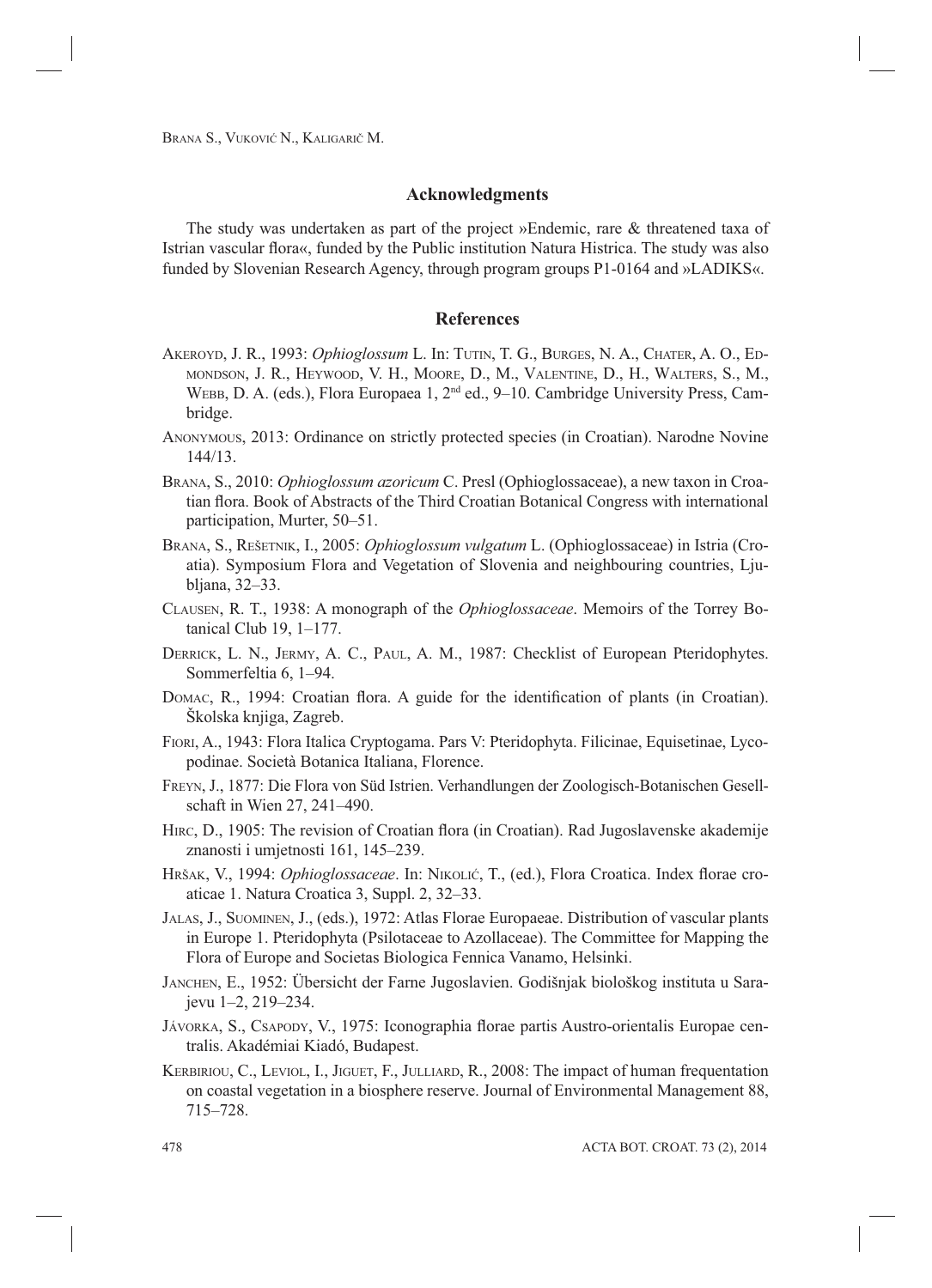- KHANDELWAL, S., 1990: Chromosome evolution in the genus *Ophioglossum* L. Botanical Journal of the Linnean Society 102, 205–217.
- MARKOVIĆ, LJ., 1994: *Ophioglossum lusitanicum* L. In: ŠUGAR, I. (ed.), Red book of plant species of the Republic of Croatia (in Croatian), 326–327. Ministarstvo graditeljstva i zaštite okoliša, Zavod za zaštitu prirode. Zagreb.
- MARKOVIĆ, LJ., 2005: *Ophioglossum lusitanicum* L. In: NIKOLIĆ, T., TOPIĆ, J. (eds.), The Red book of vascular flora of Croatia. Categories EX, RE, CR, EN and VU (in Croatian), 207–208. Ministarstvo kulture, Državni zavod za zaštitu prirode, Zagreb.
- MARTINČIČ, A., 1999: Pteridophyta ferns. In: MARTINČIČ, A., WRABER, T., JOGAN, N., RAVNIK, V., PODOBNIK, A., TURK, B., VREŠ, B. (eds.), Small Slovenian flora. The key for identification of ferns and spermatophytes (in Slovenian). 3. ed., 67–90. Tehniška založba Slovenije, Ljubljana.
- MAYER, E., HORVATIĆ, S., 1967: Pteridophyta. In: HORVATIĆ, S. (ed.), Analitical flora of Jugoslavia 1 (in Croatian). Institut za botaniku Sveučilišta u Zagrebu, Zagreb.
- MERCKX, V. S. F. T. (ed.), 2013: Mycoheterotrophy the biology of plants living on fungi. Springer, New York.
- MEZZENA, R., 1986: L´erbario di Carlo Zirnich (Ziri). Atti del Museo Civico di Storia Naturale di Trieste 38.
- NEUGEBAUER, L., 1875: Aufzählung der in der Umgebung von Pola wachsenden Pflanzen. Österreichische botanische Zeitschrift 25, 235–241; 266–272; 301–303; 330–335.
- NIKOLIĆ, T. (ed.), 2013: Flora Croatica Database. Department of Botany and Botanical Garden, Faculty of Science, University of Zagreb. Retreived September 2013 from http:// hirc.botanic.hr/fcd
- NIKOLIĆ, T., BUKOVEC, D., ŠOPF, J., JELASKA, S. D., 1998: Mapping of the Croatian flora. Possibilities and standards (in Croatian). Natura Croatica 7, Suppl. 1, 1–62.
- NIKOLIĆ, T., TOPIĆ, J. (eds.), 2005: Red Book of vascular flora of Croatia (in Croatian). Ministarstvo kulture, Državni zavod za zaštitu prirode, Zagreb.
- PETTER, F., 1852: Insel-Flora von Dalmatien. Österreichisches botanisches Wochenblatt 2, 18–20, 97–98.
- PIGNATTI, S., 1982: Flora d´Italia 1. Edagricole, Bologna.
- POSPICHAL, E., 1897: Flora des Österreichischen Küstenlandes 1. Franz Deuticke, Leipzig and Wien.
- PRYER, K. M., SCHUETTPELZ, E., WOLF, P. G., SCHNEIDER, H., SMITH, A. R., CRANFILL, R., 2004: Phylogeny and evolution of ferns (monylophytes) with a focus on the early leptosporangiate divergences. American Journal of Botany 91, 1582–1598.
- Rossi, LJ., 1930: The overview of the flora of Croatian littoral (in Croatian). Prirodoslovna istraživanja Kraljevine Jugoslavije 17, Zagreb.
- ROTHMALER, W., 1995: Exkursionsflora von Deutschland. Gustav Fischer Verlag, Stuttgart.
- SCHLOSSER, J. C. K., VUKOTINOVIĆ, LJ., 1869: Flora Croatica. Sumptibus et auspiciis academiae scientiarum et articum slavorum meridionalium, Zagreb.
- TOMMASINI, M., 1873: Die Flora des südlichsten Theiles von Istrien bei Promontore und Medolino. Österreichische botanische Zeitschrift 23, 169–177; 257–260.